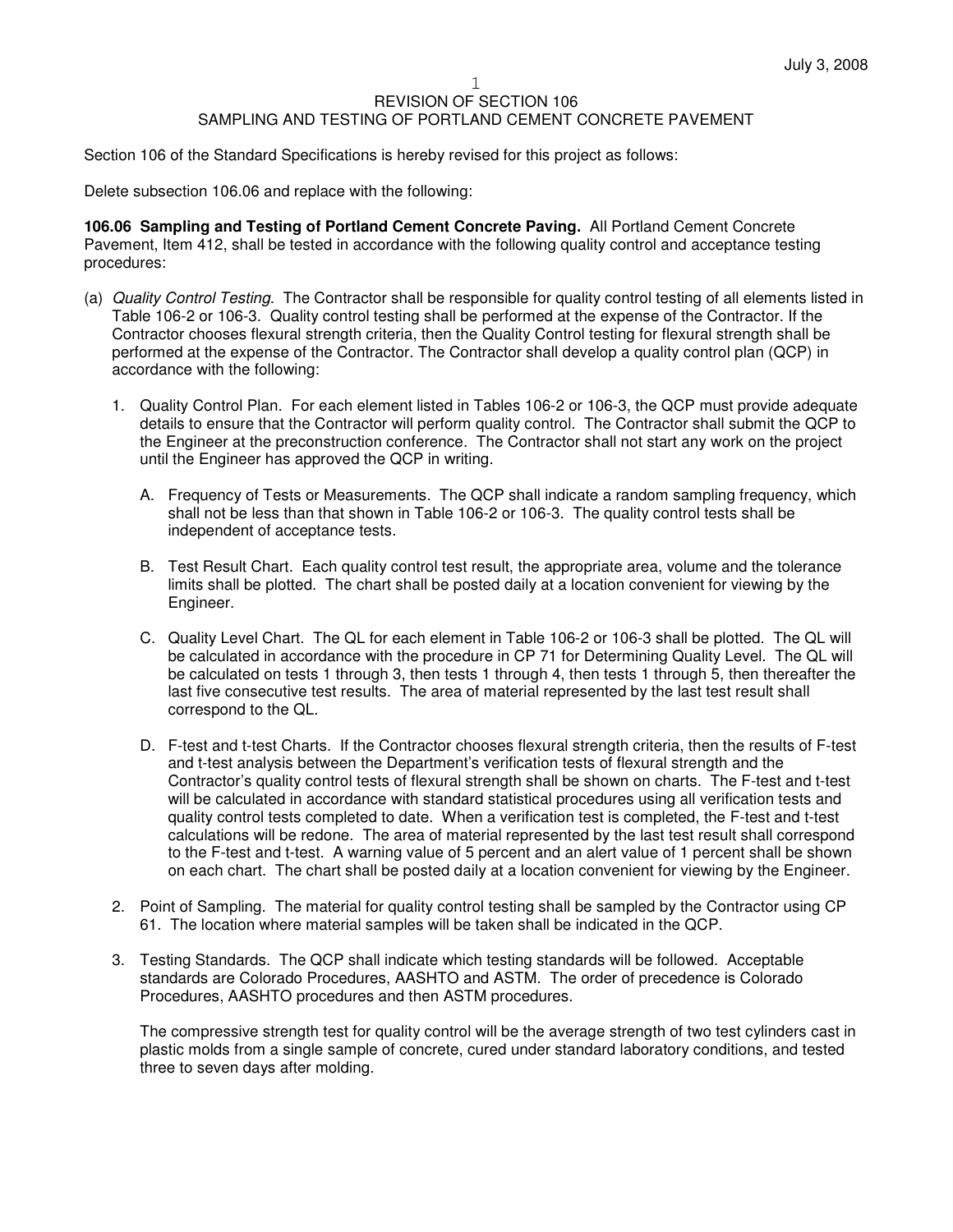## REVISION OF SECTION 106

### SAMPLING AND TESTING OF PORTLAND CEMENT CONCRETE PAVEMENT

- 4. Testing Supervisor Qualifications. The person in charge of and responsible for the quality control testing shall be identified in the QCP. This person shall be present on the project and possess one or more of the following qualifications:
	- A. Registration as a Professional Engineer in the State of Colorado.
	- B. Registration as an Engineer in Training in the State of Colorado with two years of paving experience.
	- C. A Bachelor of Science in Civil Engineering or Civil Engineering Technology with three years of paving experience.
	- D. National Institute for Certification in Engineering (NICET) certification at level III or higher in the subfields of Transportation Engineering Technology, Highway Materials or Construction Materials Testing Engineering Technology, Concrete and four years of paving experience.
- 5. Technician Qualifications. Technicians performing tests shall meet the requirements of Colorado Procedure 10.
- 6. Testing Equipment. All of the testing equipment used to conduct quality control testing shall conform to the standards specified in the test procedures and be in good working order. If the Contractor chooses flexural strength criteria, then the Contractor shall provide the following equipment and supplies which will not be paid for separately but shall be included in the work:
	- A. A separate, temperature controlled facility of at least 300 square feet usable space. This facility shall be used exclusively for the molding, storage and testing of concrete test specimens as required. This facility shall be provided in addition to other facilities required in Section 620. The storage facility shall have sufficient water storage capacity for curing all required test specimens. The storage facility shall provide separate storage tanks for each type of required testing. Each storage tank shall have a continuously recording thermometer and sufficient blank charts for the project. Temperatures of each storage tank shall be recorded for the duration of the project.
	- B. A machine for testing flexural strength of concrete specimens. The machine shall be used only for flexural strength tests. The machine shall be model number FX-250 manufactured by Forney with a DR2001 digital monitor or an approved equal. Both the Contractor and the Engineer will use this machine for testing concrete specimens. The machine shall meet the requirements of AASHTO T 97 and T 22 and the following: The machine and the flexural strength assembly shall be of a rigid construction. The applied vertical load shall be uniformly distributed to the third points and uniformly across the width of the beam (transverse distribution). Uniform distribution of the load is defined as less than a 3 percent variation in the load between each of the nine strain gages placed in the middle third section of the tension face for loads from 1,000 to 10,000 pounds. One firm that can evaluate and assess the ability of the machine to distribute the load evenly is Construction Technology Laboratories, Skokie Illinois (847)965-7500 (Paul Okamoto), other firms may be capable of evaluating and assessing the load distribution of the machine. The Engineer must approve the firm prior to assessing the machine. The machine shall be ready for use and certified two days before paving begins. After the machine has been certified and accepted by the Engineer it shall not be moved until all portland cement concrete paving and flexural strength acceptance tests have been completed.
	- C. Beam molds for molding all test specimens required. This shall include all testing described in subsection 106.06.
- 7. Reporting and Record Keeping. The Contractor shall report the results of the tests to the Engineer in writing at least once per day. The Contractor shall assemble a Quality Control (QC) notebook and update it daily. This notebook shall contain all worksheets, test results forms, test results charts and quality level charts for each of the elements listed in Table 106-2 or 106-3. The Contractor shall submit examples of worksheets, test result forms and test results charts in accordance with CP 12B as part of the Contractor's Quality Control Plan (QCP). The Contractor shall submit the QC notebook to the Engineer for review once a month on the date agreed to at the Pre-Construction Conference. The QC notebook will be returned to the Contractor with a list of recognized deficiencies within two working days after submittal. Deficiencies may include, but are not limited to, the failure to submit the notebook on time or an absence of the required reports. For any month in which deficiencies are identified, the QC notebook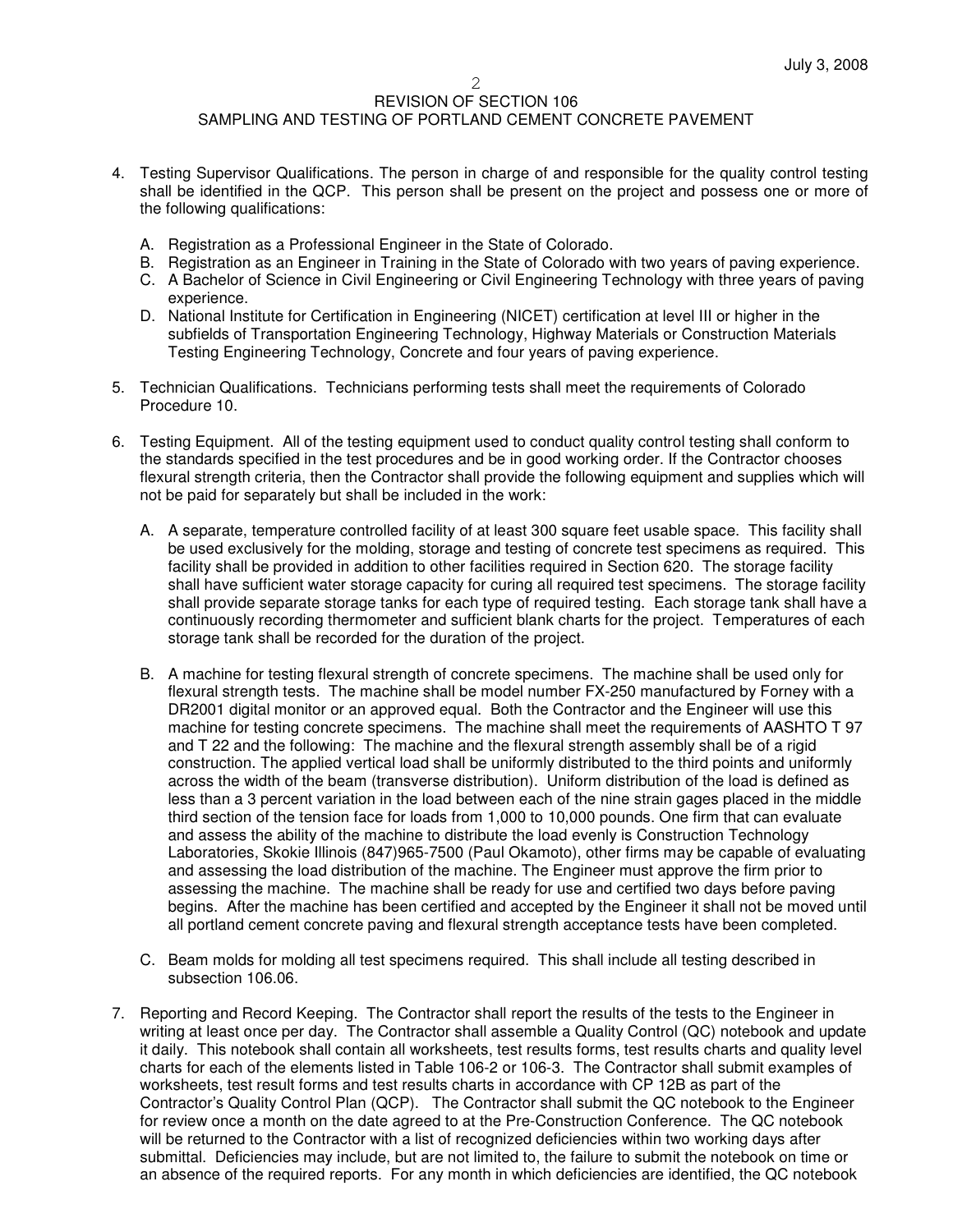will be submitted for review two weeks after the QC notebook is returned. Upon the second recognized deficiency the Engineer will notify the Contractor, and the pay estimate shall be withheld until the Contractor submits, in writing, a report detailing the cause for the recognized deficiency. The report shall include how the Contractor plans to resolve the deficiencies. Additional recognized deficiencies will result in a delay of the pay estimate until the Contractor has identified and resolved the deficiency along with revising and resubmitting his QCP to address these issues. Once the Engineer has reviewed and approved the revised QCP the estimate may be paid. Upon submittal of the QC notebook for the semifinal estimate, the QC notebook shall become the property of the Department. The Contractor shall make provisions such that the Engineer can inspect quality control work in progress, including QC notebook, sampling, testing, plants, and the Contractor's testing facilities at any time.

(b) Acceptance Testing. Acceptance testing frequencies shall be in accordance with Table 106-2 or Table 106- 3. Except for flexural strength, acceptance tests will be conducted by and at the expense of the Department. Acceptance sampling and testing procedures will be in accordance with the Department's Field Materials Manual with the following exceptions and inclusions:

A split sample from an acceptance test shall not be used for a quality quality control test. The Engineer shall designate the location where samples are to be taken. Samples shall be taken by the Contractor in accordance with CP 61. The Engineer will be present during the sampling and take possession of all acceptance samples. Samples transported in different containers will be combined and mixed before molding specimens. All materials are subject to inspection and testing at all times.

Pavement thickness acceptance will be determined by cores.

The compressive strength test for acceptance will be the average compressive strength of three test cylinders cast in plastic molds from a single sample of concrete and cured under standard laboratory conditions prior to testing. If the compressive strength of any one specimen differs from the average by more than 10 percent, that specimen will be deleted and the average strength will be determined using the remaining two specimens. Each set of three cylinders will be tested at 28 days after molding.

Acceptance tests for flexural strength shall be the Contractor's quality control tests. The flexural strength tests shall be the average flexural strength of four test beams. The test beams shall be prepared according to AASHTO T 23 with the following additional requirements: Specimens shall be consolidated by internal vibration without the vibrator being inserted in the center six inches of the specimen's long dimension. The flexural strength of each specimen shall be measured according to AASHTO T 97 with the following additional requirements: If the flexural strength of only one specimen differs from the average by more than 10 percent, that specimen shall be deleted and the average strength shall be determined using the remaining three specimens. If the flexural strength of more than one specimen differs from the average by more than 10 percent, the test value shall be the average of all four specimens. Each set of four beams shall be tested at 28 days after molding. Leather shims shall be used in each test.

(c) Verification Testing. Verification testing will be used only when the Contractor chooses flexural strength criteria and is the responsibility of the Department. The Department will determine the locations where samples or measurements are to be taken. The maximum quantity of material represented by each test result and the minimum number of test results shall be in accordance with Table 106-2. The location of sampling shall be based on a stratified random procedure.

Verification sampling and testing procedures will be in accordance with Sections 105, 106, 412 and the Schedule for Minimum Materials Sampling, Testing and Inspection in the Department's Field Materials Manual, and CP 13. Samples for verification and acceptance testing shall be taken by the Contractor in accordance with CP 61 in the presence of the Engineer.

An analysis of test results will be performed after all test results are known using the t-test and F-test statistical methods using an alpha value set at 0.05. If either the above t-test and F-test analysis shows a significant difference then the following items shall be checked; comparison of beam fracture locations and types, computations and flexural testing machine outputs, curing tank temperature charts, slump and air contents, plant batch tickets for major changes, review of sampling, molding, testing procedures, along with IAT check tests and any other investigations that may clarify the significant differences. If after a review of the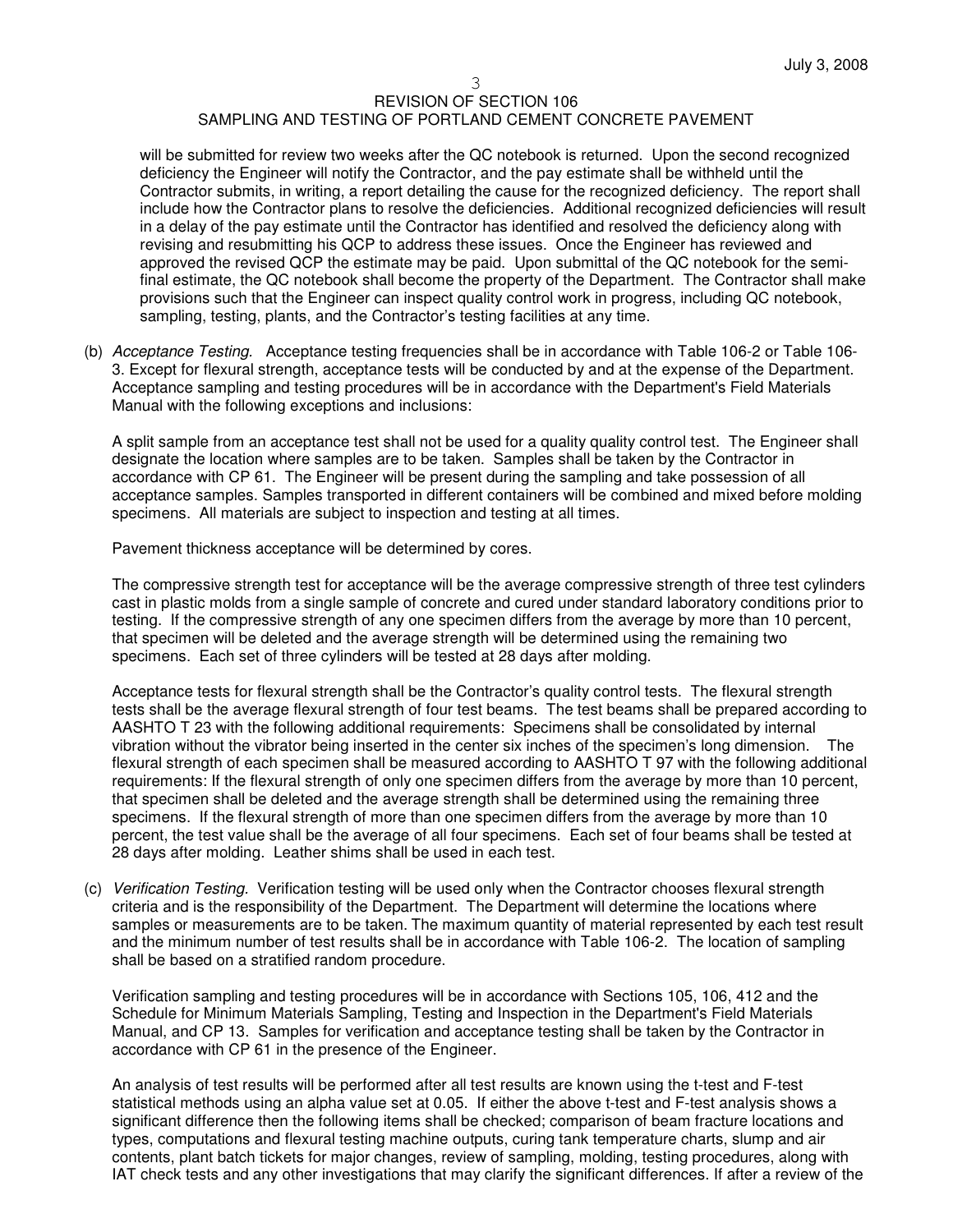data no reasons can be determined for the significant difference, the Department's test data shall be used for determining Quality Levels and Incentive or Disincentive according to the methods in this Section.

- (d) Check Testing. The Contractor and the Engineer shall conduct a check testing program (CTP) prior to the placement of any concrete pavement. The check testing program will include a conference directed by the Region Materials Engineer of the Contractor's testers and the Department's testers concerning methods, procedures and equipment for compressive or flexural strength testing. Check testing shall be completed before any portland cement concrete pavement is placed. A set of three cylinders or four beams will be molded by both the Contractor and the Department's project testers from a split sample. The specimens will be sampled, molded and cured for seven days and tested for compressive or flexural strength according to the procedures of Section 106. The Department's Independent Assurance Tester will also mold, cure and test a set of three cylinders or four beams, but the Independent Assurance Test results will not be entered in the check testing analysis. If the results of the check tests do not meet the following criteria, then the check testing will be repeated until the following criteria are met:
	- 1. The average of the Contractor's test results and the average of the Department's test results shall be within 10 percent of the average of all test results.
	- 2. Each specimen test result shall be within 15 percent of the average of all test results.

When the compressive strength criteria is chosen, a check test must also be conducted on the sand equivalent test. A set of 5 sand equivalents will be run by both the Contractor's and the Department's project tester, from a split sample. The average of the absolute differences between the quality control and the acceptance testing personnel will be compared to the acceptable limits shown in Table 13-1 of CP-13. The CTP will be continued until the acceptance and quality control test results are within the permissible ranges shown in Table 13-1 of CP-13.

During production, split samples of randomly selected acceptance tests will be compared to the permissible ranges shown in Table 13-1 of CP 13. The minimum frequency will be as shown in Table 106-3.

If production has been suspended and then resumed, the Engineer may order a CTP between quality control and acceptance testing persons to assure the test results are within the permissible ranges shown in Table 13-1 of CP 13. Check test results shall not be included in quality control testing. The Region Materials Engineer shall be called upon to resolve differences if a CTP shows unresolved differences beyond the ranges shown in Table 13-1 of CP 13.

- (e) Independent Assurance Tests (IAT) for flexural strength will be performed at a frequency of 1 per 50,000 sq. yds. The sample for the IAT will be a split sample of the Contractor's quality control test. The Department's representative performing verification tests shall also use a split sample of the Contractor's quality control test and participate in the IAT. The IAT for flexural strength will be the average flexural strength of four test beams prepared according to the requirements of Section 106 and cured for seven days.
- (f) Testing Schedule. All samples used to determine Incentive or Disincentive payment by quality level formulas in accordance with Section 105, will be selected by a stratified random process.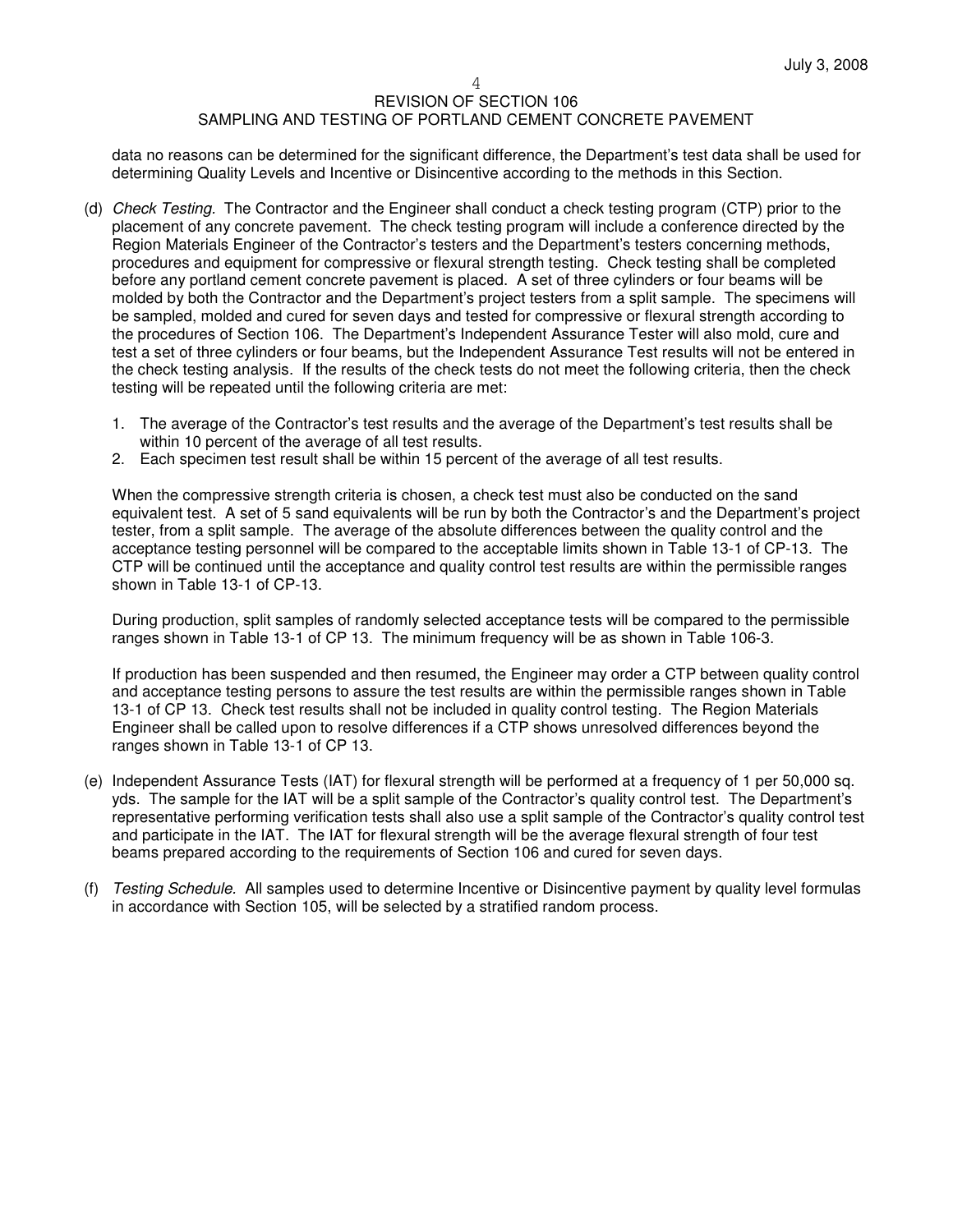| <b>Table 106-2</b>                                          |
|-------------------------------------------------------------|
| <b>TESTING SCHEDULE - ITEM 412 PORTLAND CEMENT CONCRETE</b> |
| <b>PAVEMENT, FLEXURAL STRENGTH CRITERIA</b>                 |

| <u>FATEMENT, I EEAONAE STRENGTH CHITERIA</u>       |                                                                                                                                                                                  |                                                                                                                                                                 |  |
|----------------------------------------------------|----------------------------------------------------------------------------------------------------------------------------------------------------------------------------------|-----------------------------------------------------------------------------------------------------------------------------------------------------------------|--|
| <b>Element</b>                                     | <b>Minimum Testing Frequency</b><br><b>Contractor's Quality Control</b>                                                                                                          | <b>Minimum Testing Frequency</b><br><b>CDOT Acceptance Testing</b>                                                                                              |  |
| <b>Aggregate Gradation</b><br>and Sand Equivalent  | For the first five days, 1/10,000 sq. yds.<br>or one/day if less than 10,000 sq. yds.<br>are placed in a day. After 5 days,<br>1/40,000 sq. yds.                                 | None                                                                                                                                                            |  |
| Slump                                              | First three loads each day, then as<br>needed for control.                                                                                                                       | Witness by the Engineer.                                                                                                                                        |  |
| <b>Water Cement Ratio</b>                          | First three loads each day, then 1/500<br>cu. yds.                                                                                                                               | First three loads each day, then 1/2000 cu.<br>yds.                                                                                                             |  |
| Air Content and *Yield                             | 1/2500 sq. yds. or one/day if less than<br>2500 sq. yds. are placed in a day.                                                                                                    | Minimum of 1/day. If the project total <<br>50,000 sq. yds. then a minimum of ten<br>tests. If the project total $\geq 50,000$ sq. yds.<br>Then 1/5000 sq. yds. |  |
| <b>Flexural Strength</b>                           | 1/2500 sq. yds. or one/day if less than<br>2500 sq. yds. are placed in a day.                                                                                                    | One verification test per four quality control<br>tests performed by the Contractor.<br>(Approximately 1/10,000 sq. yds.).                                      |  |
| Compressive Strength                               | 1/10,000 sq. yds.                                                                                                                                                                | None                                                                                                                                                            |  |
| <b>Pavement Thickness</b>                          | In accordance with subsection 412.21.                                                                                                                                            | Minimum of 1/day. If the project total <<br>50,000 sq. yds. then a minimum of ten<br>tests. If the project total $\geq 50,000$ sq. yds.<br>Then 1/5000 sq. yds. |  |
| <b>Pull Test Joints</b>                            | Minimum of six transverse and six<br>longitudinal joint locations for the 1 <sup>st</sup><br>2500 linear feet, then three transverse<br>and three longitudinal joints thereafter | Witness by the Engineer.                                                                                                                                        |  |
| <b>Load Transfer Dowel</b><br><b>Bar Placement</b> | Minimum of six transverse joint<br>locations in each 2500 linear feet.                                                                                                           | Witness by the Engineer.                                                                                                                                        |  |
| <b>Tining Depth</b>                                | 1 per 528 linear feet in each lane and<br>shoulder wider than 8 feet.                                                                                                            | Witness by the Engineer.                                                                                                                                        |  |
| *Yield is for information only.                    |                                                                                                                                                                                  |                                                                                                                                                                 |  |